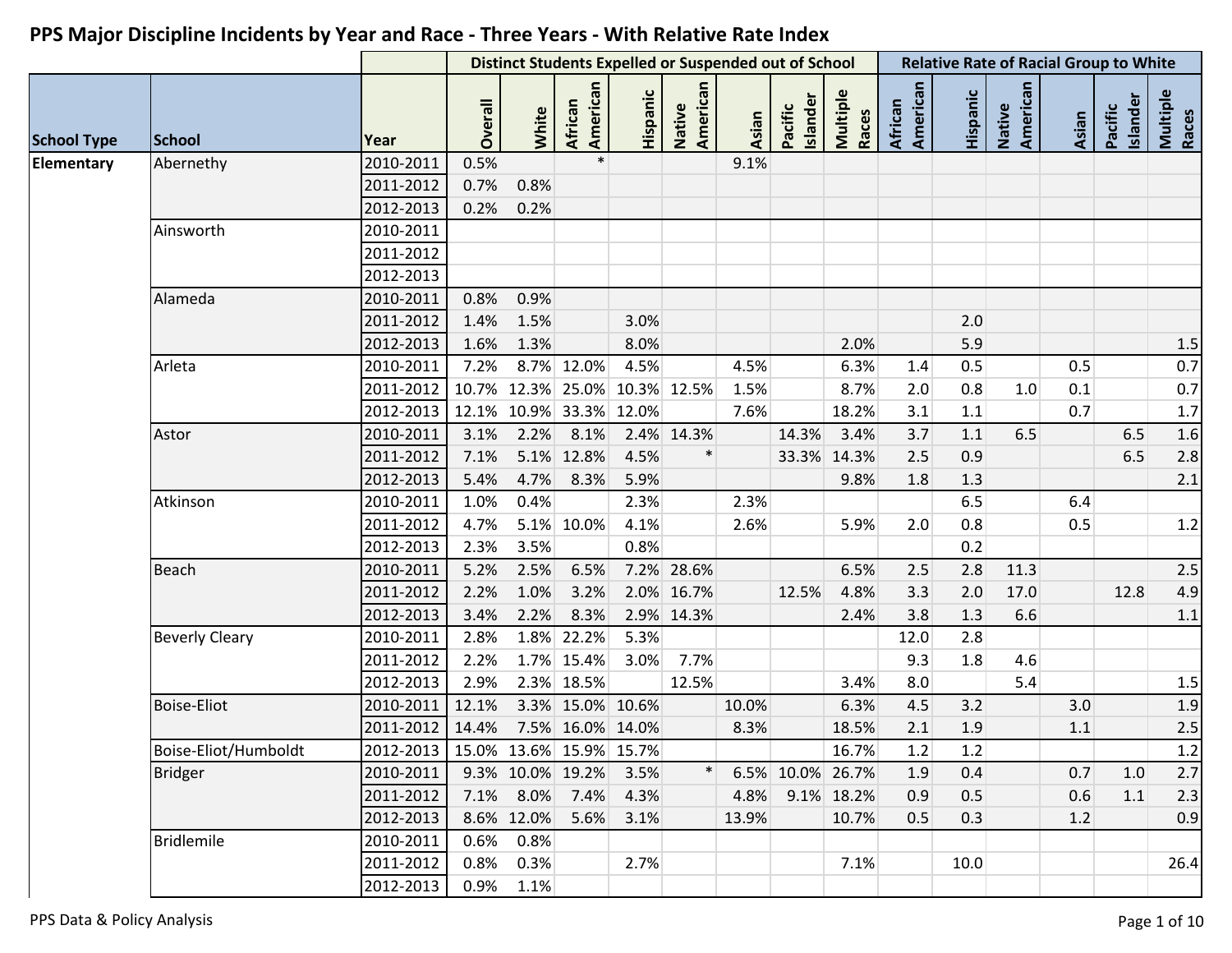| Native<br>American<br>American<br>Native<br>American<br>American<br>Hispanic<br>Hispanic<br>Multiple<br>Races<br>Islander<br>Islander<br>African<br><b>African</b><br>Overall<br>Pacific<br>Pacific<br>White<br>Asian<br>Asian<br><b>School Type</b><br>Year<br><b>School</b><br>Elementary<br>4.3%<br>39.1%<br>9.0<br>1.3<br><b>Buckman</b><br>2010-2011<br>5.8%<br>5.4%<br>4.5%<br>4.9%<br>3.4% 23.8%<br>9.1%<br>5.6%<br>7.0<br>2011-2012<br>2.7<br>5.2% 11.8%<br>2.3<br>0.9<br>5.2%<br>4.8%<br>5.5%<br>2012-2013<br>Capitol Hill<br>2010-2011<br>1.1%<br>0.9%<br>2011-2012<br>1.9%<br>2.0% 10.0%<br>5.0<br>2012-2013<br>3.7%<br>3.0%<br>César Chávez<br>2010-2011<br>13.2% 19.7% 27.1%<br>0.8<br>9.5%<br>15.4%<br>5.9%<br>1.4<br>0.5 | <b>Relative Rate of Racial Group to White</b> |
|-----------------------------------------------------------------------------------------------------------------------------------------------------------------------------------------------------------------------------------------------------------------------------------------------------------------------------------------------------------------------------------------------------------------------------------------------------------------------------------------------------------------------------------------------------------------------------------------------------------------------------------------------------------------------------------------------------------------------------------------|-----------------------------------------------|
|                                                                                                                                                                                                                                                                                                                                                                                                                                                                                                                                                                                                                                                                                                                                         | Multiple<br>Races                             |
|                                                                                                                                                                                                                                                                                                                                                                                                                                                                                                                                                                                                                                                                                                                                         | 1.1                                           |
|                                                                                                                                                                                                                                                                                                                                                                                                                                                                                                                                                                                                                                                                                                                                         | 1.6                                           |
|                                                                                                                                                                                                                                                                                                                                                                                                                                                                                                                                                                                                                                                                                                                                         | $1.0$                                         |
|                                                                                                                                                                                                                                                                                                                                                                                                                                                                                                                                                                                                                                                                                                                                         |                                               |
|                                                                                                                                                                                                                                                                                                                                                                                                                                                                                                                                                                                                                                                                                                                                         |                                               |
|                                                                                                                                                                                                                                                                                                                                                                                                                                                                                                                                                                                                                                                                                                                                         |                                               |
|                                                                                                                                                                                                                                                                                                                                                                                                                                                                                                                                                                                                                                                                                                                                         | 0.3                                           |
| 9.3% 11.1% 19.4%<br>7.2%<br>0.6<br>2011-2012<br>10.5%<br>1.7                                                                                                                                                                                                                                                                                                                                                                                                                                                                                                                                                                                                                                                                            | 0.9                                           |
| 10.1%<br>9.0% 18.4%<br>8.7%<br>2012-2013<br>15.4%<br>2.1<br>1.0                                                                                                                                                                                                                                                                                                                                                                                                                                                                                                                                                                                                                                                                         | $1.7$                                         |
| $\ast$<br>3.2%<br>5.1%<br>1.6<br>2010-2011<br>3.4%<br>3.2%<br>2.3%<br>1.3<br>1.0<br>4.2%<br>Chapman                                                                                                                                                                                                                                                                                                                                                                                                                                                                                                                                                                                                                                     | 0.7                                           |
| 2.8% 16.7%<br>1.9% 12.5%<br>6.0<br>0.7<br>2011-2012<br>3.0%<br>1.9%<br>4.5                                                                                                                                                                                                                                                                                                                                                                                                                                                                                                                                                                                                                                                              | 0.7                                           |
| 2012-2013<br>3.5<br>1.7%<br>1.7%<br>5.8%                                                                                                                                                                                                                                                                                                                                                                                                                                                                                                                                                                                                                                                                                                |                                               |
| Chief Joseph<br>2010-2011<br>1.2%<br>3.7%<br>3.2<br>1.0%                                                                                                                                                                                                                                                                                                                                                                                                                                                                                                                                                                                                                                                                                |                                               |
| 2011-2012<br>1.0%<br>1.9%<br>2.2<br>1.9<br>1.2%<br>2.2%<br>3.3%                                                                                                                                                                                                                                                                                                                                                                                                                                                                                                                                                                                                                                                                         | 3.4                                           |
| 2012-2013<br>0.9%<br>1.0%<br>2.0%<br>2.0                                                                                                                                                                                                                                                                                                                                                                                                                                                                                                                                                                                                                                                                                                |                                               |
| <b>Creative Science</b><br>2010-2011<br>3.9%<br>4.4%<br>6.7%                                                                                                                                                                                                                                                                                                                                                                                                                                                                                                                                                                                                                                                                            | 1.5                                           |
| 2.5%<br>2011-2012<br>2.2%<br>5.3%                                                                                                                                                                                                                                                                                                                                                                                                                                                                                                                                                                                                                                                                                                       | $2.1$                                         |
| 1.5%<br>1.9%<br>2012-2013                                                                                                                                                                                                                                                                                                                                                                                                                                                                                                                                                                                                                                                                                                               |                                               |
| 2010-2011<br>1.4%<br>1.2%<br>3.2%<br>3.1%<br>2.6<br>2.5<br>Creston                                                                                                                                                                                                                                                                                                                                                                                                                                                                                                                                                                                                                                                                      |                                               |
| 1.6%<br>2.4%<br>3.0%<br>5.9%<br>2011-2012<br>1.8%<br>1.5<br>1.9                                                                                                                                                                                                                                                                                                                                                                                                                                                                                                                                                                                                                                                                         | 3.7                                           |
| $\ast$<br>3.0% 12.0%<br>1.4%<br>2012-2013<br>3.2%<br>4.3%<br>4.0<br>0.5                                                                                                                                                                                                                                                                                                                                                                                                                                                                                                                                                                                                                                                                 | 1.4                                           |
| $\ast$<br>2010-2011<br>0.9%<br>0.6%<br>5.1<br>Duniway<br>2.9%                                                                                                                                                                                                                                                                                                                                                                                                                                                                                                                                                                                                                                                                           |                                               |
| 2011-2012                                                                                                                                                                                                                                                                                                                                                                                                                                                                                                                                                                                                                                                                                                                               |                                               |
| 2012-2013                                                                                                                                                                                                                                                                                                                                                                                                                                                                                                                                                                                                                                                                                                                               |                                               |
| $\ast$<br>Faubion<br>2010-2011<br>9.2% 11.8% 10.1%<br>5.9%<br>11.1%<br>0.9<br>0.5<br>0.9<br>6.9%                                                                                                                                                                                                                                                                                                                                                                                                                                                                                                                                                                                                                                        | 0.6                                           |
| 2011-2012<br>9.7% 8.5% 14.0%<br>33.3% 17.1%<br>0.3<br>3.9<br>2.2%<br>1.7                                                                                                                                                                                                                                                                                                                                                                                                                                                                                                                                                                                                                                                                | 2.0                                           |
| 2012-2013<br>7.0% 11.4% 6.7% 5.5%<br>2.3%<br>0.5<br>0.6                                                                                                                                                                                                                                                                                                                                                                                                                                                                                                                                                                                                                                                                                 | 0.2                                           |
| 6.9<br><b>Forest Park</b><br>2010-2011<br>0.8%<br>0.6%<br>4.2%<br>1.0%<br>1.7                                                                                                                                                                                                                                                                                                                                                                                                                                                                                                                                                                                                                                                           |                                               |
| 2011-2012<br>$0.8\%$ 0.6%<br>5.0%<br>2.0%<br>8.0                                                                                                                                                                                                                                                                                                                                                                                                                                                                                                                                                                                                                                                                                        | 3.2                                           |
| 2012-2013                                                                                                                                                                                                                                                                                                                                                                                                                                                                                                                                                                                                                                                                                                                               |                                               |
| 3.5<br>2010-2011<br>$1.1\%$<br>3.7%<br>4.9<br>Glencoe<br>1.5%<br>5.3%<br>3.6%                                                                                                                                                                                                                                                                                                                                                                                                                                                                                                                                                                                                                                                           | 3.3                                           |
| $\ast$<br>2011-2012<br>1.8%<br>1.4%<br>4.0%<br>4.0%<br>2.9                                                                                                                                                                                                                                                                                                                                                                                                                                                                                                                                                                                                                                                                              | 2.9                                           |
| $\ast$<br>2.9%<br>6.9%<br>2012-2013<br>1.1% 0.3%<br>10.9                                                                                                                                                                                                                                                                                                                                                                                                                                                                                                                                                                                                                                                                                | 25.4                                          |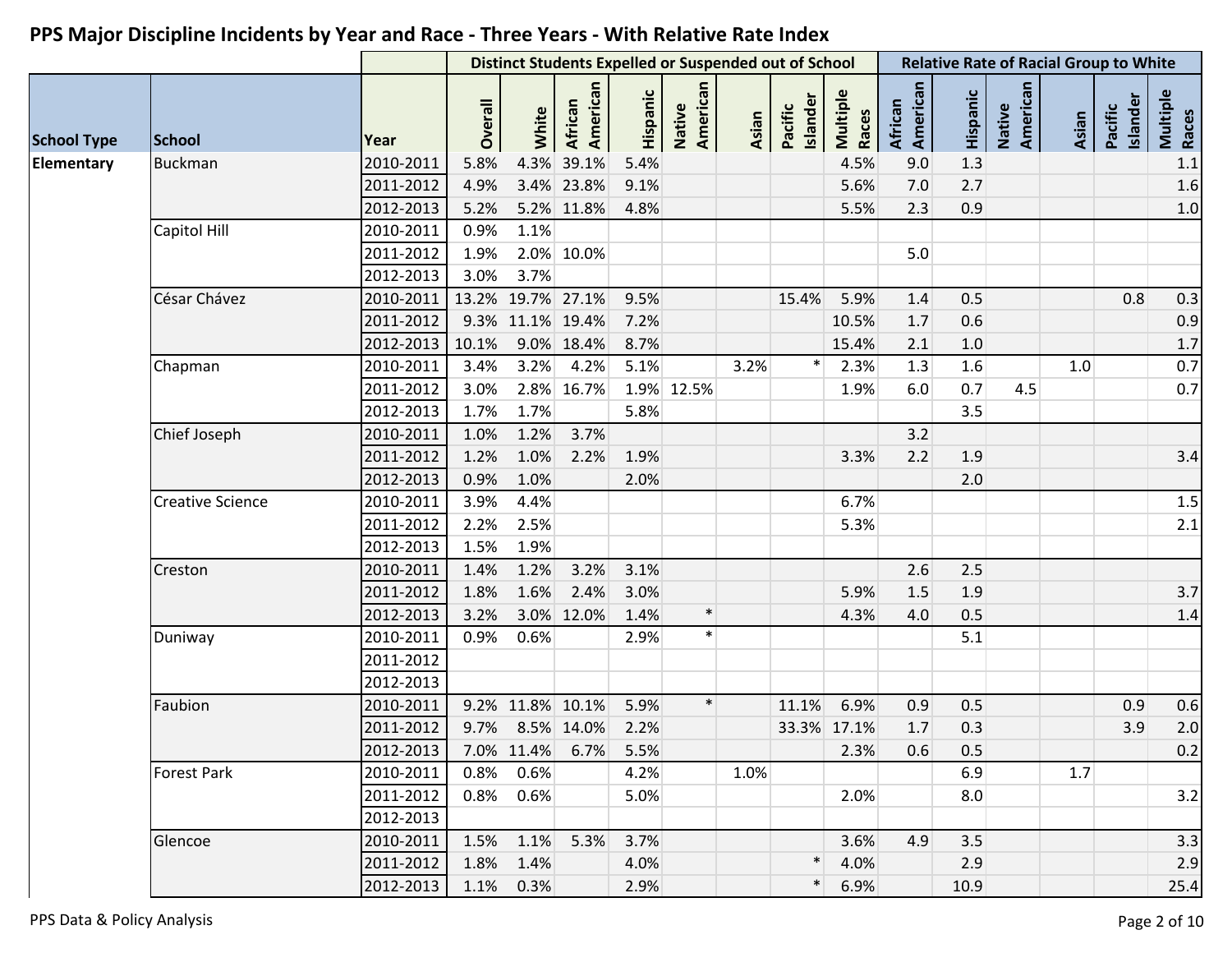| Native<br>American<br>African<br>American<br>American<br>African<br>American<br>Hispanic<br>Hispanic<br>Multiple<br>Races<br>Multiple<br>Races<br><b>Islander</b><br>Pacific<br>Islander<br>Overall<br>Native<br>Pacific<br>White<br>Asian<br>Asian<br><b>School</b><br>Year<br>8.2%<br>3.6<br>2010-2011<br>4.7%<br>5.0%<br>18.2%<br>4.0%<br>0.8<br>Grout<br>1.6<br>1.1%<br>2011-2012<br>1.1%<br>2.0%<br>2.2%<br>1.9<br>2.0<br>2012-2013<br>0.3%<br>1.9%<br><b>Harrison Park</b><br>2010-2011<br>9.4% 17.1%<br>10.0%<br>9.1%<br>1.8<br>$1.0$<br>0.3<br>2.0<br>2.2<br>9.6%<br>2.5% 18.8% 21.1%<br>1.1<br>2011-2012<br>6.9% 13.2%<br>4.0% 11.1%<br>2.0% 14.3% 23.1%<br>0.6<br>1.6<br>0.3<br>2.1<br>3.3<br>6.8%<br>1.9<br>8.2% 26.8% 10.1% 20.0%<br>8.3% 15.8%<br>1.0<br>1.9<br>2012-2013<br>11.4%<br>3.3%<br>3.2<br>1.2<br>2.4<br>0.4<br>2.0%<br>9.1% 13.9%<br>4.6<br>1.6<br>2010-2011<br>3.3%<br>7.0<br>Hayhurst<br>3.2%<br>1.5%<br>1.2%<br>2011-2012<br>$\ast$<br>1.0%<br>0.6%<br>4.3%<br>2012-2013<br>7.5<br>18.3% 10.7% 21.6%<br>$1.7$<br>Humboldt<br>2010-2011<br>16.7%<br>18.2%<br>2.0<br>1.6<br>5.3% 20.5%<br>8.9%<br>2011-2012<br>14.2%<br>3.9<br>1.7<br>2010-2011<br>2.6% 14.6%<br>7.0%<br>5.5<br>2.7<br>5.7%<br>Irvington<br>3.3%<br>9.4%<br>3.4%<br>8.5%<br>2011-2012<br>0.8%<br>5.4%<br>6.9<br>2012-2013<br>1.5%<br>0.6<br>2010-2011<br>4.6%<br>8.1%<br>1.8%<br>5.6%<br>0.8<br>0.2<br>0.7<br>James John<br>6.4%<br>4.8%<br>8.5%<br>8.5%<br>1.7%<br>2011-2012<br>4.5%<br>1.0<br>0.2<br>2012-2013<br>0.5<br>5.9%<br>6.2% 14.9%<br>3.3% 14.3%<br>13.6%<br>2.4<br>2.3<br>2.2<br>2.8%<br>0.8<br>1.9<br>2.3<br>Kelly<br>2010-2011<br>3.4%<br>2.9%<br>6.7%<br>0.8<br>2.9%<br>7.7%<br>8.8%<br>9.2% 12.8%<br>11.8%<br>1.4<br>2011-2012<br>1.2%<br>12.5%<br>1.4<br>1.3<br>0.1<br>3.9<br>4.3% 21.4%<br>3.8%<br>4.9<br>0.9<br>0.3<br>2012-2013<br>5.6%<br>1.2%<br>17.1%<br>King<br>2010-2011<br>5.9%<br>8.9%<br>2.4%<br>11.1%<br>$\ast$<br>8.9% 15.6% 12.7%<br>0.8<br>0.5<br>2011-2012<br>7.7%<br>$\ast$<br>10.6% 17.2% 13.1%<br>5.0%<br>5.9%<br>0.8<br>0.3<br>2012-2013<br>0.3<br>Laurelhurst<br>2010-2011<br>12.5%<br>1.3<br>1.7%<br>1.6%<br>7.7<br>2.6<br>4.2%<br>2.1%<br>1.0%<br>0.9%<br>2011-2012<br>4.4%<br>4.8<br>0.2%<br>2012-2013<br>11.1%<br>2010-2011<br>5.5% 7.3% 7.6% 8.1%<br>0.7<br>0.9%<br>5.1%<br>$0.1\,$<br>$1.0$<br>1.1<br>Lee<br>0.7<br>1.5<br>4.6%<br>4.0% 8.9% 2.5% 11.1%<br>2.7%<br>6.0%<br>2.2<br>0.6<br>2.8<br>2011-2012<br>2012-2013<br>8.7% 6.3% 18.3% 10.7%<br>0.3<br>1.7%<br>11.8%<br>2.9<br>1.7<br>1.9<br>0.2<br>2010-2011<br>10.7% 14.5% 20.8%<br>7.0% 16.7%<br>1.4<br>$1.1\,$<br>Lent<br>3.4%<br>15.4%<br>0.5<br>1.1<br>$\ast$<br>2011-2012<br>9.5% 13.4% 18.6%<br>6.1%<br>25.9%<br>1.9<br>1.4<br>0.5<br>8.9% 8.7% 28.3%<br>5.9% 16.7%<br>1.9<br>0.1<br>2012-2013<br>1.1%<br>18.5%<br>3.2<br>0.7<br>2.1 |                    |  |  |  | <b>Distinct Students Expelled or Suspended out of School</b> |  |  | <b>Relative Rate of Racial Group to White</b> |  |  |
|--------------------------------------------------------------------------------------------------------------------------------------------------------------------------------------------------------------------------------------------------------------------------------------------------------------------------------------------------------------------------------------------------------------------------------------------------------------------------------------------------------------------------------------------------------------------------------------------------------------------------------------------------------------------------------------------------------------------------------------------------------------------------------------------------------------------------------------------------------------------------------------------------------------------------------------------------------------------------------------------------------------------------------------------------------------------------------------------------------------------------------------------------------------------------------------------------------------------------------------------------------------------------------------------------------------------------------------------------------------------------------------------------------------------------------------------------------------------------------------------------------------------------------------------------------------------------------------------------------------------------------------------------------------------------------------------------------------------------------------------------------------------------------------------------------------------------------------------------------------------------------------------------------------------------------------------------------------------------------------------------------------------------------------------------------------------------------------------------------------------------------------------------------------------------------------------------------------------------------------------------------------------------------------------------------------------------------------------------------------------------------------------------------------------------------------------------------------------------------------------------------------------------------------------------------------------------------------------------------------------------------------------------------------------------------------------------------------------------------------------------------------------------------------------------------------------------------------|--------------------|--|--|--|--------------------------------------------------------------|--|--|-----------------------------------------------|--|--|
|                                                                                                                                                                                                                                                                                                                                                                                                                                                                                                                                                                                                                                                                                                                                                                                                                                                                                                                                                                                                                                                                                                                                                                                                                                                                                                                                                                                                                                                                                                                                                                                                                                                                                                                                                                                                                                                                                                                                                                                                                                                                                                                                                                                                                                                                                                                                                                                                                                                                                                                                                                                                                                                                                                                                                                                                                                      | <b>School Type</b> |  |  |  |                                                              |  |  |                                               |  |  |
|                                                                                                                                                                                                                                                                                                                                                                                                                                                                                                                                                                                                                                                                                                                                                                                                                                                                                                                                                                                                                                                                                                                                                                                                                                                                                                                                                                                                                                                                                                                                                                                                                                                                                                                                                                                                                                                                                                                                                                                                                                                                                                                                                                                                                                                                                                                                                                                                                                                                                                                                                                                                                                                                                                                                                                                                                                      | Elementary         |  |  |  |                                                              |  |  |                                               |  |  |
|                                                                                                                                                                                                                                                                                                                                                                                                                                                                                                                                                                                                                                                                                                                                                                                                                                                                                                                                                                                                                                                                                                                                                                                                                                                                                                                                                                                                                                                                                                                                                                                                                                                                                                                                                                                                                                                                                                                                                                                                                                                                                                                                                                                                                                                                                                                                                                                                                                                                                                                                                                                                                                                                                                                                                                                                                                      |                    |  |  |  |                                                              |  |  |                                               |  |  |
|                                                                                                                                                                                                                                                                                                                                                                                                                                                                                                                                                                                                                                                                                                                                                                                                                                                                                                                                                                                                                                                                                                                                                                                                                                                                                                                                                                                                                                                                                                                                                                                                                                                                                                                                                                                                                                                                                                                                                                                                                                                                                                                                                                                                                                                                                                                                                                                                                                                                                                                                                                                                                                                                                                                                                                                                                                      |                    |  |  |  |                                                              |  |  |                                               |  |  |
|                                                                                                                                                                                                                                                                                                                                                                                                                                                                                                                                                                                                                                                                                                                                                                                                                                                                                                                                                                                                                                                                                                                                                                                                                                                                                                                                                                                                                                                                                                                                                                                                                                                                                                                                                                                                                                                                                                                                                                                                                                                                                                                                                                                                                                                                                                                                                                                                                                                                                                                                                                                                                                                                                                                                                                                                                                      |                    |  |  |  |                                                              |  |  |                                               |  |  |
|                                                                                                                                                                                                                                                                                                                                                                                                                                                                                                                                                                                                                                                                                                                                                                                                                                                                                                                                                                                                                                                                                                                                                                                                                                                                                                                                                                                                                                                                                                                                                                                                                                                                                                                                                                                                                                                                                                                                                                                                                                                                                                                                                                                                                                                                                                                                                                                                                                                                                                                                                                                                                                                                                                                                                                                                                                      |                    |  |  |  |                                                              |  |  |                                               |  |  |
|                                                                                                                                                                                                                                                                                                                                                                                                                                                                                                                                                                                                                                                                                                                                                                                                                                                                                                                                                                                                                                                                                                                                                                                                                                                                                                                                                                                                                                                                                                                                                                                                                                                                                                                                                                                                                                                                                                                                                                                                                                                                                                                                                                                                                                                                                                                                                                                                                                                                                                                                                                                                                                                                                                                                                                                                                                      |                    |  |  |  |                                                              |  |  |                                               |  |  |
|                                                                                                                                                                                                                                                                                                                                                                                                                                                                                                                                                                                                                                                                                                                                                                                                                                                                                                                                                                                                                                                                                                                                                                                                                                                                                                                                                                                                                                                                                                                                                                                                                                                                                                                                                                                                                                                                                                                                                                                                                                                                                                                                                                                                                                                                                                                                                                                                                                                                                                                                                                                                                                                                                                                                                                                                                                      |                    |  |  |  |                                                              |  |  |                                               |  |  |
|                                                                                                                                                                                                                                                                                                                                                                                                                                                                                                                                                                                                                                                                                                                                                                                                                                                                                                                                                                                                                                                                                                                                                                                                                                                                                                                                                                                                                                                                                                                                                                                                                                                                                                                                                                                                                                                                                                                                                                                                                                                                                                                                                                                                                                                                                                                                                                                                                                                                                                                                                                                                                                                                                                                                                                                                                                      |                    |  |  |  |                                                              |  |  |                                               |  |  |
|                                                                                                                                                                                                                                                                                                                                                                                                                                                                                                                                                                                                                                                                                                                                                                                                                                                                                                                                                                                                                                                                                                                                                                                                                                                                                                                                                                                                                                                                                                                                                                                                                                                                                                                                                                                                                                                                                                                                                                                                                                                                                                                                                                                                                                                                                                                                                                                                                                                                                                                                                                                                                                                                                                                                                                                                                                      |                    |  |  |  |                                                              |  |  |                                               |  |  |
|                                                                                                                                                                                                                                                                                                                                                                                                                                                                                                                                                                                                                                                                                                                                                                                                                                                                                                                                                                                                                                                                                                                                                                                                                                                                                                                                                                                                                                                                                                                                                                                                                                                                                                                                                                                                                                                                                                                                                                                                                                                                                                                                                                                                                                                                                                                                                                                                                                                                                                                                                                                                                                                                                                                                                                                                                                      |                    |  |  |  |                                                              |  |  |                                               |  |  |
|                                                                                                                                                                                                                                                                                                                                                                                                                                                                                                                                                                                                                                                                                                                                                                                                                                                                                                                                                                                                                                                                                                                                                                                                                                                                                                                                                                                                                                                                                                                                                                                                                                                                                                                                                                                                                                                                                                                                                                                                                                                                                                                                                                                                                                                                                                                                                                                                                                                                                                                                                                                                                                                                                                                                                                                                                                      |                    |  |  |  |                                                              |  |  |                                               |  |  |
|                                                                                                                                                                                                                                                                                                                                                                                                                                                                                                                                                                                                                                                                                                                                                                                                                                                                                                                                                                                                                                                                                                                                                                                                                                                                                                                                                                                                                                                                                                                                                                                                                                                                                                                                                                                                                                                                                                                                                                                                                                                                                                                                                                                                                                                                                                                                                                                                                                                                                                                                                                                                                                                                                                                                                                                                                                      |                    |  |  |  |                                                              |  |  |                                               |  |  |
|                                                                                                                                                                                                                                                                                                                                                                                                                                                                                                                                                                                                                                                                                                                                                                                                                                                                                                                                                                                                                                                                                                                                                                                                                                                                                                                                                                                                                                                                                                                                                                                                                                                                                                                                                                                                                                                                                                                                                                                                                                                                                                                                                                                                                                                                                                                                                                                                                                                                                                                                                                                                                                                                                                                                                                                                                                      |                    |  |  |  |                                                              |  |  |                                               |  |  |
|                                                                                                                                                                                                                                                                                                                                                                                                                                                                                                                                                                                                                                                                                                                                                                                                                                                                                                                                                                                                                                                                                                                                                                                                                                                                                                                                                                                                                                                                                                                                                                                                                                                                                                                                                                                                                                                                                                                                                                                                                                                                                                                                                                                                                                                                                                                                                                                                                                                                                                                                                                                                                                                                                                                                                                                                                                      |                    |  |  |  |                                                              |  |  |                                               |  |  |
|                                                                                                                                                                                                                                                                                                                                                                                                                                                                                                                                                                                                                                                                                                                                                                                                                                                                                                                                                                                                                                                                                                                                                                                                                                                                                                                                                                                                                                                                                                                                                                                                                                                                                                                                                                                                                                                                                                                                                                                                                                                                                                                                                                                                                                                                                                                                                                                                                                                                                                                                                                                                                                                                                                                                                                                                                                      |                    |  |  |  |                                                              |  |  |                                               |  |  |
|                                                                                                                                                                                                                                                                                                                                                                                                                                                                                                                                                                                                                                                                                                                                                                                                                                                                                                                                                                                                                                                                                                                                                                                                                                                                                                                                                                                                                                                                                                                                                                                                                                                                                                                                                                                                                                                                                                                                                                                                                                                                                                                                                                                                                                                                                                                                                                                                                                                                                                                                                                                                                                                                                                                                                                                                                                      |                    |  |  |  |                                                              |  |  |                                               |  |  |
|                                                                                                                                                                                                                                                                                                                                                                                                                                                                                                                                                                                                                                                                                                                                                                                                                                                                                                                                                                                                                                                                                                                                                                                                                                                                                                                                                                                                                                                                                                                                                                                                                                                                                                                                                                                                                                                                                                                                                                                                                                                                                                                                                                                                                                                                                                                                                                                                                                                                                                                                                                                                                                                                                                                                                                                                                                      |                    |  |  |  |                                                              |  |  |                                               |  |  |
|                                                                                                                                                                                                                                                                                                                                                                                                                                                                                                                                                                                                                                                                                                                                                                                                                                                                                                                                                                                                                                                                                                                                                                                                                                                                                                                                                                                                                                                                                                                                                                                                                                                                                                                                                                                                                                                                                                                                                                                                                                                                                                                                                                                                                                                                                                                                                                                                                                                                                                                                                                                                                                                                                                                                                                                                                                      |                    |  |  |  |                                                              |  |  |                                               |  |  |
|                                                                                                                                                                                                                                                                                                                                                                                                                                                                                                                                                                                                                                                                                                                                                                                                                                                                                                                                                                                                                                                                                                                                                                                                                                                                                                                                                                                                                                                                                                                                                                                                                                                                                                                                                                                                                                                                                                                                                                                                                                                                                                                                                                                                                                                                                                                                                                                                                                                                                                                                                                                                                                                                                                                                                                                                                                      |                    |  |  |  |                                                              |  |  |                                               |  |  |
|                                                                                                                                                                                                                                                                                                                                                                                                                                                                                                                                                                                                                                                                                                                                                                                                                                                                                                                                                                                                                                                                                                                                                                                                                                                                                                                                                                                                                                                                                                                                                                                                                                                                                                                                                                                                                                                                                                                                                                                                                                                                                                                                                                                                                                                                                                                                                                                                                                                                                                                                                                                                                                                                                                                                                                                                                                      |                    |  |  |  |                                                              |  |  |                                               |  |  |
|                                                                                                                                                                                                                                                                                                                                                                                                                                                                                                                                                                                                                                                                                                                                                                                                                                                                                                                                                                                                                                                                                                                                                                                                                                                                                                                                                                                                                                                                                                                                                                                                                                                                                                                                                                                                                                                                                                                                                                                                                                                                                                                                                                                                                                                                                                                                                                                                                                                                                                                                                                                                                                                                                                                                                                                                                                      |                    |  |  |  |                                                              |  |  |                                               |  |  |
|                                                                                                                                                                                                                                                                                                                                                                                                                                                                                                                                                                                                                                                                                                                                                                                                                                                                                                                                                                                                                                                                                                                                                                                                                                                                                                                                                                                                                                                                                                                                                                                                                                                                                                                                                                                                                                                                                                                                                                                                                                                                                                                                                                                                                                                                                                                                                                                                                                                                                                                                                                                                                                                                                                                                                                                                                                      |                    |  |  |  |                                                              |  |  |                                               |  |  |
|                                                                                                                                                                                                                                                                                                                                                                                                                                                                                                                                                                                                                                                                                                                                                                                                                                                                                                                                                                                                                                                                                                                                                                                                                                                                                                                                                                                                                                                                                                                                                                                                                                                                                                                                                                                                                                                                                                                                                                                                                                                                                                                                                                                                                                                                                                                                                                                                                                                                                                                                                                                                                                                                                                                                                                                                                                      |                    |  |  |  |                                                              |  |  |                                               |  |  |
|                                                                                                                                                                                                                                                                                                                                                                                                                                                                                                                                                                                                                                                                                                                                                                                                                                                                                                                                                                                                                                                                                                                                                                                                                                                                                                                                                                                                                                                                                                                                                                                                                                                                                                                                                                                                                                                                                                                                                                                                                                                                                                                                                                                                                                                                                                                                                                                                                                                                                                                                                                                                                                                                                                                                                                                                                                      |                    |  |  |  |                                                              |  |  |                                               |  |  |
|                                                                                                                                                                                                                                                                                                                                                                                                                                                                                                                                                                                                                                                                                                                                                                                                                                                                                                                                                                                                                                                                                                                                                                                                                                                                                                                                                                                                                                                                                                                                                                                                                                                                                                                                                                                                                                                                                                                                                                                                                                                                                                                                                                                                                                                                                                                                                                                                                                                                                                                                                                                                                                                                                                                                                                                                                                      |                    |  |  |  |                                                              |  |  |                                               |  |  |
|                                                                                                                                                                                                                                                                                                                                                                                                                                                                                                                                                                                                                                                                                                                                                                                                                                                                                                                                                                                                                                                                                                                                                                                                                                                                                                                                                                                                                                                                                                                                                                                                                                                                                                                                                                                                                                                                                                                                                                                                                                                                                                                                                                                                                                                                                                                                                                                                                                                                                                                                                                                                                                                                                                                                                                                                                                      |                    |  |  |  |                                                              |  |  |                                               |  |  |
|                                                                                                                                                                                                                                                                                                                                                                                                                                                                                                                                                                                                                                                                                                                                                                                                                                                                                                                                                                                                                                                                                                                                                                                                                                                                                                                                                                                                                                                                                                                                                                                                                                                                                                                                                                                                                                                                                                                                                                                                                                                                                                                                                                                                                                                                                                                                                                                                                                                                                                                                                                                                                                                                                                                                                                                                                                      |                    |  |  |  |                                                              |  |  |                                               |  |  |
|                                                                                                                                                                                                                                                                                                                                                                                                                                                                                                                                                                                                                                                                                                                                                                                                                                                                                                                                                                                                                                                                                                                                                                                                                                                                                                                                                                                                                                                                                                                                                                                                                                                                                                                                                                                                                                                                                                                                                                                                                                                                                                                                                                                                                                                                                                                                                                                                                                                                                                                                                                                                                                                                                                                                                                                                                                      |                    |  |  |  |                                                              |  |  |                                               |  |  |
|                                                                                                                                                                                                                                                                                                                                                                                                                                                                                                                                                                                                                                                                                                                                                                                                                                                                                                                                                                                                                                                                                                                                                                                                                                                                                                                                                                                                                                                                                                                                                                                                                                                                                                                                                                                                                                                                                                                                                                                                                                                                                                                                                                                                                                                                                                                                                                                                                                                                                                                                                                                                                                                                                                                                                                                                                                      |                    |  |  |  |                                                              |  |  |                                               |  |  |
|                                                                                                                                                                                                                                                                                                                                                                                                                                                                                                                                                                                                                                                                                                                                                                                                                                                                                                                                                                                                                                                                                                                                                                                                                                                                                                                                                                                                                                                                                                                                                                                                                                                                                                                                                                                                                                                                                                                                                                                                                                                                                                                                                                                                                                                                                                                                                                                                                                                                                                                                                                                                                                                                                                                                                                                                                                      |                    |  |  |  |                                                              |  |  |                                               |  |  |
|                                                                                                                                                                                                                                                                                                                                                                                                                                                                                                                                                                                                                                                                                                                                                                                                                                                                                                                                                                                                                                                                                                                                                                                                                                                                                                                                                                                                                                                                                                                                                                                                                                                                                                                                                                                                                                                                                                                                                                                                                                                                                                                                                                                                                                                                                                                                                                                                                                                                                                                                                                                                                                                                                                                                                                                                                                      |                    |  |  |  |                                                              |  |  |                                               |  |  |
|                                                                                                                                                                                                                                                                                                                                                                                                                                                                                                                                                                                                                                                                                                                                                                                                                                                                                                                                                                                                                                                                                                                                                                                                                                                                                                                                                                                                                                                                                                                                                                                                                                                                                                                                                                                                                                                                                                                                                                                                                                                                                                                                                                                                                                                                                                                                                                                                                                                                                                                                                                                                                                                                                                                                                                                                                                      |                    |  |  |  |                                                              |  |  |                                               |  |  |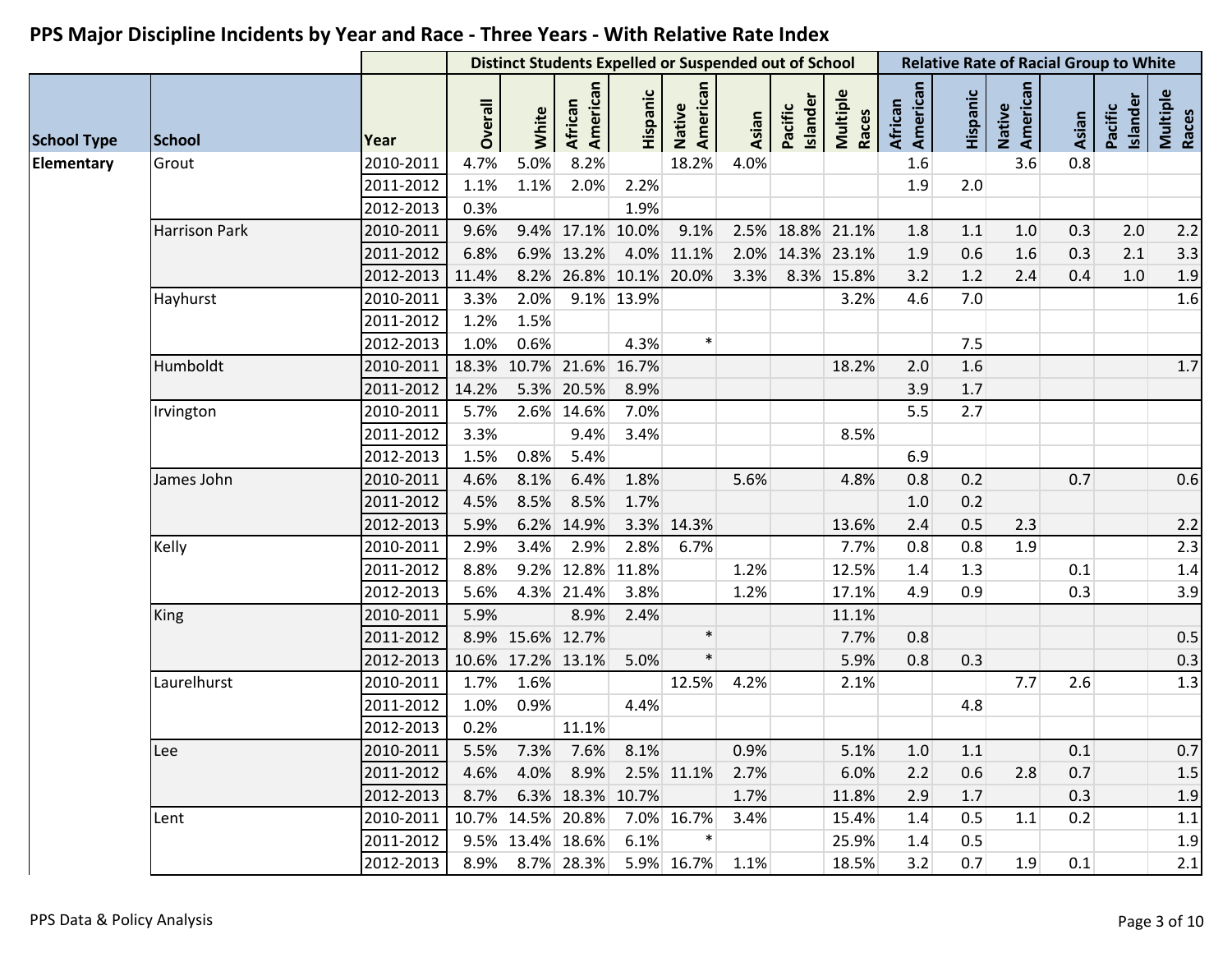|                    |                        |           |                |                | <b>Distinct Students Expelled or Suspended out of School</b> |                  |                    |              |                     |                   | <b>Relative Rate of Racial Group to White</b> |          |                    |       |                     |                   |
|--------------------|------------------------|-----------|----------------|----------------|--------------------------------------------------------------|------------------|--------------------|--------------|---------------------|-------------------|-----------------------------------------------|----------|--------------------|-------|---------------------|-------------------|
| <b>School Type</b> | <b>School</b><br>Lewis |           | <b>Overall</b> | White          | American<br>African                                          | Hispanic         | Native<br>American | <b>Asian</b> | Islander<br>Pacific | Multiple<br>Races | American<br><b>African</b>                    | Hispanic | Native<br>American | Asian | Islander<br>Pacific | Multiple<br>Races |
| Elementary         |                        | 2010-2011 | 3.3%           | 3.1%           | 14.3%                                                        | 4.0%             |                    |              |                     |                   | 4.6                                           | 1.3      |                    |       |                     |                   |
|                    |                        | 2011-2012 | 2.3%           | 1.4%           | 7.7%                                                         | 6.0%             |                    |              |                     | 3.7%              | 5.4                                           | 4.2      |                    |       |                     | 2.6               |
|                    |                        | 2012-2013 | 2.5%           | 2.9%           |                                                              | 2.0%             |                    |              |                     | 3.2%              |                                               | 0.7      |                    |       |                     | $1.1\,$           |
|                    | Llewellyn              | 2010-2011 | 1.4%           | 1.5%           |                                                              | 2.5%             |                    |              |                     |                   |                                               | 1.7      |                    |       |                     |                   |
|                    |                        | 2011-2012 | 1.3%           |                | 0.7% 16.7%                                                   | 6.7%             |                    |              |                     |                   | 24.0                                          | 9.6      |                    |       |                     |                   |
|                    |                        | 2012-2013 | 2.4%           | 2.2%           | $\ast$                                                       | 2.0%             |                    |              |                     | 3.8%              |                                               | 0.9      |                    |       |                     | 1.8               |
|                    | Maplewood              | 2010-2011 | 1.1%           | 1.4%           |                                                              |                  |                    |              |                     |                   |                                               |          |                    |       |                     |                   |
|                    |                        | 2011-2012 | 1.2%           | 1.1%           |                                                              |                  |                    |              |                     | 3.8%              |                                               |          |                    |       |                     | 3.5               |
|                    |                        | 2012-2013 | 0.9%           | 0.8%           |                                                              |                  |                    |              |                     | 3.3%              |                                               |          |                    |       |                     | 4.3               |
|                    | Markham                | 2010-2011 | 3.7%           | 3.1%           | 4.2%                                                         | 6.7%             |                    |              |                     | 6.7%              | 1.4                                           | 2.2      |                    |       |                     | 2.2               |
|                    |                        | 2011-2012 | 4.2%           | 3.6%           | 4.4%                                                         | 5.9%             |                    | 10.0%        |                     | 5.0%              | 1.2                                           | 1.6      |                    | 2.8   |                     | 1.4               |
|                    |                        | 2012-2013 | 2.9%           | 3.0%           | 1.4%                                                         | 2.1%             | $\ast$             | 8.3%         |                     |                   | 0.5                                           | 0.7      |                    | 2.7   |                     |                   |
|                    | Marysville             | 2010-2011 | 8.7%           |                | 9.1% 17.4% 10.0%                                             |                  |                    |              | 2.5% 13.6%          | 3.7%              | 1.9                                           | 1.1      |                    | 0.3   | $1.5\,$             | 0.4               |
|                    |                        | 2011-2012 | 4.4%           | 4.3%           | 5.3%                                                         | 1.5%             |                    | 3.9%         |                     | 5.9% 13.0%        | 1.2                                           | 0.4      |                    | 0.9   | 1.4                 | 3.0               |
|                    |                        | 2012-2013 | 7.4%           | 6.1%           |                                                              | 5.4% 13.4% 14.3% |                    | 2.7%         |                     | 20.0%             | 0.9                                           | 2.2      | 2.3                | 0.4   |                     | 3.3               |
|                    | <b>Ockley Green</b>    | 2010-2011 |                |                | 22.3% 18.9% 28.6% 15.8% 33.3%                                |                  |                    |              | 10.0%               |                   | 1.5                                           | 0.8      | 1.8                |       | 0.5                 |                   |
|                    |                        | 2011-2012 |                |                | 39.0% 30.4% 51.4% 34.9%                                      |                  |                    |              | 7.7% 28.6% 30.8%    |                   | $1.7$                                         | 1.1      |                    | 0.3   | 0.9                 | $1.0$             |
|                    |                        | 2012-2013 |                |                | 23.0% 17.2% 34.3% 15.6%                                      |                  |                    |              | 6.7% 12.5% 14.3%    |                   | 2.0                                           | 0.9      |                    | 0.4   | 0.7                 | 0.8               |
|                    | Peninsula              | 2010-2011 | 6.4%           | 4.5%           | 8.2%                                                         |                  | 7.1% 14.3%         | 6.9%         |                     | 4.8%              | 1.8                                           | 1.6      | 3.2                | 1.5   |                     | 1.1               |
|                    |                        | 2011-2012 | 6.7%           |                | 6.9% 16.7%                                                   | 1.4%             |                    |              |                     | 14.3% 16.7%       | 2.4                                           | 0.2      |                    |       | 2.1                 | 2.4               |
|                    |                        | 2012-2013 | 7.3%           |                | 5.0% 14.3%                                                   |                  | 6.6% 16.7%         |              |                     | 6.7%              | 2.9                                           | 1.3      | 3.3                |       |                     | 1.3               |
|                    | Richmond               | 2010-2011 | 1.0%           | 1.1%           |                                                              |                  |                    |              |                     | 1.2%              |                                               |          |                    |       |                     | $1.1\,$           |
|                    |                        | 2011-2012 | 0.8%           | 0.5%           |                                                              | 3.8%             | 9.1%               |              |                     | 0.6%              |                                               | 7.6      | 17.9               |       |                     | $1.1\,$           |
|                    |                        | 2012-2013 | 0.8%           | 0.8%           |                                                              |                  |                    | 1.9%         |                     | 0.6%              |                                               |          |                    | 2.4   |                     | 0.7               |
|                    | Rieke                  | 2010-2011 | 0.3%           |                |                                                              |                  |                    |              |                     | 5.0%              |                                               |          |                    |       |                     |                   |
|                    |                        | 2011-2012 | 0.5%           | 0.6%           |                                                              |                  |                    |              |                     |                   |                                               |          |                    |       |                     |                   |
|                    |                        | 2012-2013 |                |                |                                                              |                  |                    |              |                     |                   |                                               |          |                    |       |                     |                   |
|                    | Rigler                 | 2010-2011 |                |                | 7.8% 6.1% 21.1%                                              | 3.9%             |                    |              | $\ast$              |                   | 3.4                                           | 0.6      |                    |       |                     |                   |
|                    |                        | 2011-2012 |                |                | 7.8% 10.8% 18.3%                                             |                  | 2.5% 14.3%         | 3.8%         |                     | 5.9%              | 1.7                                           | 0.2      | 1.3                | 0.4   |                     | 0.5               |
|                    |                        | 2012-2013 |                |                | 7.3% 10.7% 17.4%                                             | 3.0%             | $\ast$             |              |                     | 4.0%              | 1.6                                           | 0.3      |                    |       |                     | 0.4               |
|                    | Rosa Parks             | 2010-2011 | 2.3%           |                | 4.5%                                                         |                  |                    |              |                     | 3.0%              |                                               |          |                    |       |                     |                   |
|                    |                        | 2011-2012 |                |                | 6.4% 7.0% 11.0%                                              | 0.8%             |                    |              | 14.3%               |                   | 1.6                                           | 0.1      |                    |       | 2.0                 |                   |
|                    |                        | 2012-2013 |                | 1.2% 1.9% 2.1% |                                                              |                  |                    |              |                     |                   | 1.1                                           |          |                    |       |                     |                   |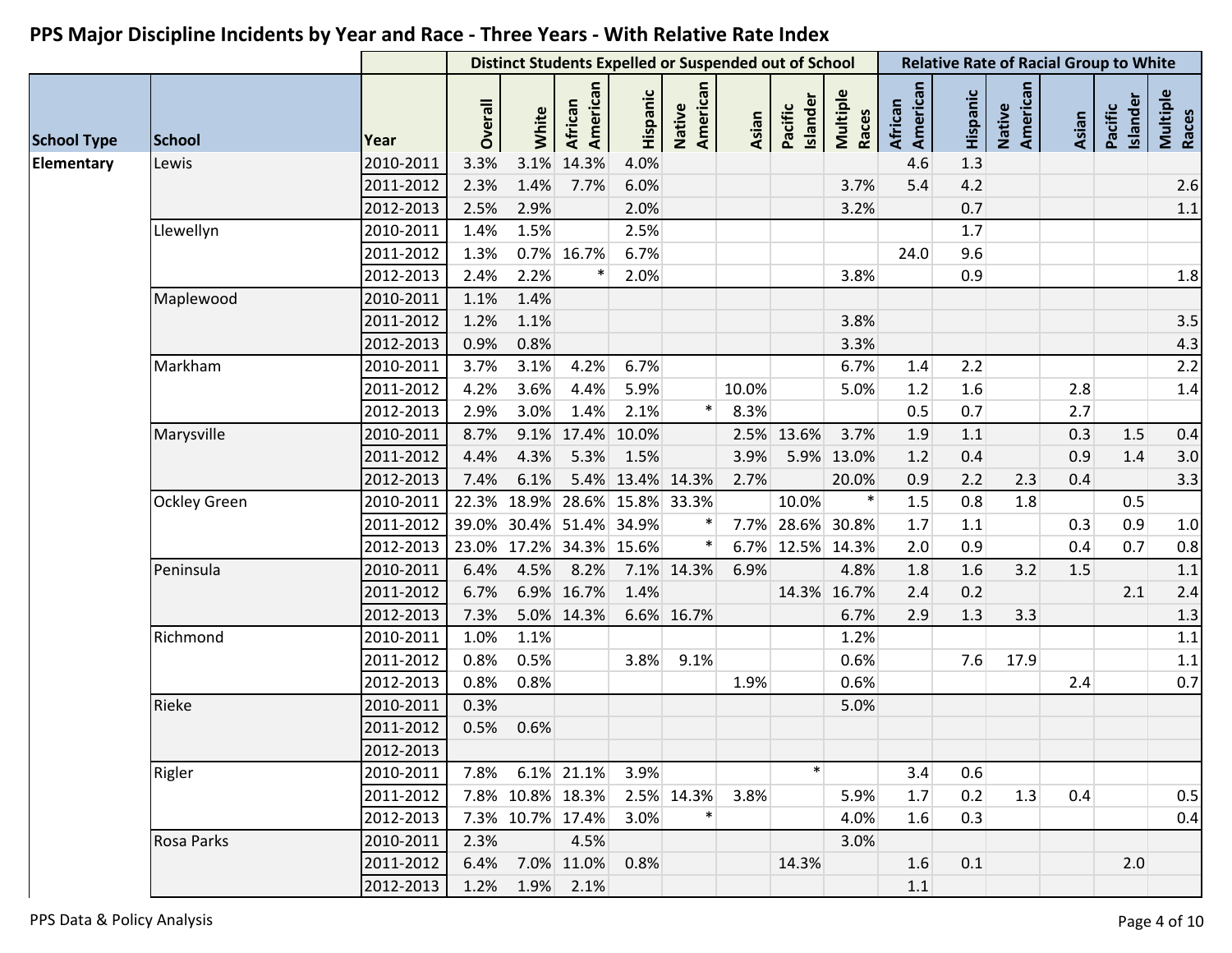|                    |                         |           |         |           | <b>Distinct Students Expelled or Suspended out of School</b> |          |                           |       |                     |                   | <b>Relative Rate of Racial Group to White</b> |          |                    |       |                     |                   |
|--------------------|-------------------------|-----------|---------|-----------|--------------------------------------------------------------|----------|---------------------------|-------|---------------------|-------------------|-----------------------------------------------|----------|--------------------|-------|---------------------|-------------------|
| <b>School Type</b> | <b>School</b>           | Year      | Overall | White     | African<br>American                                          | Hispanic | American<br><b>Native</b> | Asian | Islander<br>Pacific | Multiple<br>Races | African<br>American                           | Hispanic | Native<br>American | Asian | Islander<br>Pacific | Multiple<br>Races |
| Elementary         | Roseway Heights         | 2010-2011 | 5.1%    | 4.5%      | 7.7%                                                         |          | 8.9% 23.5%                |       |                     |                   | 1.7                                           | 2.0      | 5.2                |       |                     |                   |
|                    |                         | 2011-2012 | 3.2%    |           | 3.0% 11.4%                                                   | 2.2%     |                           |       |                     | 3.8%              | 3.7                                           | 0.7      |                    |       |                     | 1.3               |
|                    |                         | 2012-2013 | 4.1%    | 3.7%      | 7.0%                                                         | 10.2%    |                           |       |                     | 5.7%              | 1.9                                           | 2.8      |                    |       |                     | 1.6               |
|                    | Sabin                   | 2010-2011 | 5.5%    | 4.5%      | 8.5%                                                         | 7.0%     |                           |       |                     |                   | 1.9                                           | 1.5      |                    |       |                     |                   |
|                    |                         | 2011-2012 | 7.1%    |           | 3.6% 15.9%                                                   | 12.8%    |                           |       |                     | 3.2%              | 4.4                                           | 3.6      |                    |       |                     | 0.9               |
|                    |                         | 2012-2013 | 3.1%    | 1.6%      | 7.3%                                                         | 5.1%     |                           |       |                     | 2.9%              | 4.6                                           | 3.2      |                    |       |                     | 1.8               |
|                    | Scott                   | 2010-2011 | 6.4%    | 8.3%      | 7.9%                                                         |          | 5.6% 33.3%                | 2.3%  |                     |                   | 0.9                                           | 0.7      | 4.0                | 0.3   |                     |                   |
|                    |                         | 2011-2012 | 6.5%    |           | 6.6% 12.1%                                                   |          | 6.2% 12.5%                | 2.4%  |                     |                   | 1.8                                           | 0.9      | 1.9                | 0.4   |                     |                   |
|                    |                         | 2012-2013 | 1.8%    |           |                                                              |          | 2.8% 12.5%                |       |                     |                   |                                               |          |                    |       |                     |                   |
|                    | Sitton                  | 2010-2011 | 4.2%    |           | 3.3% 11.5%                                                   |          | 2.4% 16.7%                |       |                     |                   | 3.5                                           | 0.7      | 5.1                |       |                     |                   |
|                    |                         | 2011-2012 | 6.6%    |           | 8.6% 16.0%                                                   | 3.5%     |                           |       |                     | 4.2%              | 1.9                                           | 0.4      |                    |       |                     | 0.5               |
|                    |                         | 2012-2013 | 3.7%    | 4.7%      | 7.3%                                                         | 2.1%     | $\ast$                    |       |                     |                   | 1.6                                           | 0.4      |                    |       |                     |                   |
|                    | Skyline                 | 2010-2011 | 0.4%    |           |                                                              |          |                           |       |                     | 10.0%             |                                               |          |                    |       |                     |                   |
|                    |                         | 2011-2012 | 2.2%    | 2.7%      |                                                              |          |                           |       |                     |                   |                                               |          |                    |       |                     |                   |
|                    |                         | 2012-2013 | 2.6%    | 2.7%      |                                                              |          |                           |       |                     | 5.9%              |                                               |          |                    |       |                     | 2.2               |
|                    | Stephenson              | 2010-2011 | 2.2%    | 2.2%      |                                                              |          |                           |       |                     | 5.9%              |                                               |          |                    |       |                     | 2.6               |
|                    |                         | 2011-2012 | 0.9%    | 1.1%      |                                                              |          |                           |       |                     |                   |                                               |          |                    |       |                     |                   |
|                    |                         | 2012-2013 | 1.2%    | 1.1%      |                                                              | 7.7%     |                           |       |                     |                   |                                               | 6.7      |                    |       |                     |                   |
|                    | Sunnyside Environmental | 2010-2011 | 1.7%    | 1.5%      |                                                              | 2.9%     | $\ast$                    |       |                     | 2.6%              |                                               | 2.0      |                    |       |                     | 1.8               |
|                    |                         | 2011-2012 | 1.3%    | 0.8%      |                                                              | 8.8%     |                           |       |                     | 2.2%              |                                               | 11.0     |                    |       |                     | 2.7               |
|                    |                         | 2012-2013 | 0.7%    | 0.8%      |                                                              |          |                           |       |                     |                   |                                               |          |                    |       |                     |                   |
|                    | Vernon                  | 2010-2011 | 4.0%    | 1.0%      | 8.4%                                                         |          |                           |       |                     |                   | 8.3                                           |          |                    |       |                     |                   |
|                    |                         | 2011-2012 | 5.0%    | 3.6%      | 6.8%                                                         | 4.4%     |                           |       | $\ast$              | 2.7%              | 1.9                                           | 1.2      |                    |       |                     | 0.8               |
|                    |                         | 2012-2013 | 7.7%    |           | 15.5%                                                        | 4.9%     |                           |       |                     | 10.0%             |                                               |          |                    |       |                     |                   |
|                    | Vestal                  | 2010-2011 | 8.6%    |           | 8.5% 20.0%                                                   |          | 6.8% 40.0%                | 1.0%  |                     | 6.7%              | 2.3                                           | 0.8      | 4.7                | 0.1   |                     | 0.8               |
|                    |                         | 2011-2012 |         |           | 7.4% 10.7% 14.9%                                             |          | 5.4% 15.4%                |       |                     | 5.1%              | 1.4                                           | 0.5      | 1.4                |       |                     | 0.5               |
|                    |                         | 2012-2013 |         |           | 3.8% 3.0% 11.4% 5.6% 14.3%                                   |          |                           |       |                     | 2.8%              | 3.8                                           | 1.9      | 4.8                |       |                     | 0.9               |
|                    | Whitman                 | 2010-2011 |         |           | 10.1% 14.7% 17.1%                                            | 5.6%     |                           | 5.4%  |                     | 8.7%              | 1.2                                           | 0.4      |                    | 0.4   |                     | 0.6               |
|                    |                         | 2011-2012 |         |           | 6.6% 6.6% 14.6%                                              | 2.7%     |                           | 6.0%  |                     | 15.0%             | 2.2                                           | 0.4      |                    | 0.9   |                     | 2.3               |
|                    |                         | 2012-2013 | 1.7%    |           | 1.5% 6.1%                                                    | 1.9%     |                           |       |                     |                   | 4.1                                           | 1.3      |                    |       |                     |                   |
|                    | Winterhaven             | 2010-2011 | 0.6%    | 0.4%      |                                                              | 9.1%     |                           |       |                     |                   |                                               | 25.5     |                    |       |                     |                   |
|                    |                         | 2011-2012 |         | 0.9% 0.7% |                                                              | 7.7%     |                           |       |                     |                   |                                               | 10.7     |                    |       |                     |                   |
|                    |                         | 2012-2013 |         |           |                                                              |          |                           |       |                     |                   |                                               |          |                    |       |                     |                   |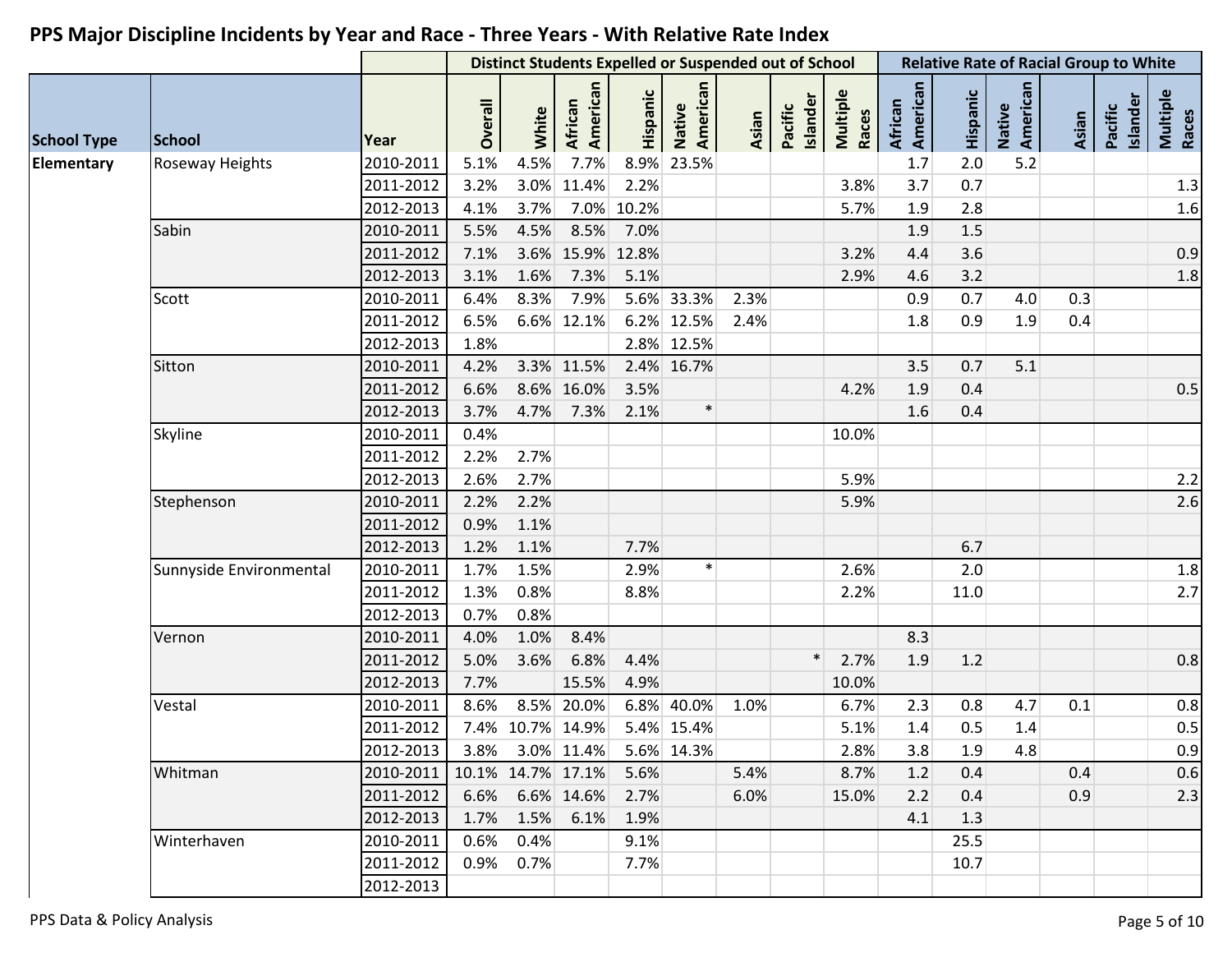|                    |              |           |                |             | <b>Distinct Students Expelled or Suspended out of School</b> |          |                    |       |                     |                   |                         |          |                          |       | <b>Relative Rate of Racial Group to White</b> |                   |
|--------------------|--------------|-----------|----------------|-------------|--------------------------------------------------------------|----------|--------------------|-------|---------------------|-------------------|-------------------------|----------|--------------------------|-------|-----------------------------------------------|-------------------|
| <b>School Type</b> | School       | Year      | <b>Overall</b> | White       | American                                                     | Hispanic | Americar<br>Native | Asian | Islander<br>Pacific | Multiple<br>Races | ത<br>America<br>African | Hispanic | <b>America</b><br>Native | Asian | Islander<br>Pacific                           | Multiple<br>Races |
| Elementary         | Woodlawn     | 2010-2011 | 12.6%          | 19.3%       | 16.6%                                                        | 0.9%     |                    |       | 5.9%                | 11.8%             | 0.9                     | 0.0      |                          |       | 0.3                                           | 0.6               |
|                    |              | 2011-2012 | 13.3%          | 8.1%        | 20.1%                                                        | 5.0%     | 14.3%              | 28.6% | 5.0%                | 7.7%              | 2.5                     | 0.6      | 1.8                      | 3.5   | 0.6                                           | 1.0               |
|                    |              | 2012-2013 |                | 12.8% 15.9% | 16.0%                                                        | 2.0%     |                    | 14.3% | 6.3%                | 33.3%             | 1.0                     | 0.1      |                          | 0.9   | 0.4                                           | 2.1               |
|                    | Woodmere     | 2010-2011 | 5.1%           | 6.7%        | 9.7%                                                         | 4.2%     |                    |       |                     | 10.0%             | 1.4                     | 0.6      |                          |       |                                               | 1.5               |
|                    |              | 2011-2012 | 6.3%           | 9.8%        | 12.0%                                                        | 4.7%     |                    |       |                     | 8.3%              | 1.2                     | 0.5      |                          |       |                                               | 0.9               |
|                    |              | 2012-2013 | 4.4%           | 6.7%        | 12.0%                                                        | 1.1%     |                    | 1.4%  |                     | 6.7%              | 1.8                     | 0.2      |                          | 0.2   |                                               | 1.0               |
|                    | Woodstock    | 2010-2011 | 1.3%           | 1.9%        |                                                              | 2.9%     |                    |       |                     | 2.5%              |                         | 1.5      |                          |       |                                               | 1.4               |
|                    |              | 2011-2012 | 1.4%           | 1.8%        |                                                              | 7.4%     |                    |       |                     |                   |                         | 4.2      |                          |       |                                               |                   |
|                    |              | 2012-2013 | 1.8%           | 2.4%        |                                                              | 3.7%     |                    | 0.6%  |                     | 1.8%              |                         | 1.6      |                          | 0.3   |                                               | 0.8               |
|                    | <b>Total</b> | 2010-2011 | 4.6%           | 3.2%        | 12.3%                                                        | 4.9%     | 8.9%               | 1.6%  | 5.5%                | 3.5%              | 3.9                     | 1.5      | 2.8                      | 0.5   | 1.7                                           | $1.1$             |
|                    |              | 2011-2012 | 4.6%           |             | 3.1% 13.6%                                                   | 4.5%     | 6.7%               | 1.2%  | 6.5%                | 4.8%              | 4.4                     | 1.5      | 2.2                      | 0.4   | 2.1                                           | 1.6               |
|                    |              | 2012-2013 | 4.1%           | 2.6%        | 12.6%                                                        | 4.4%     | 7.1%               | 1.3%  | 1.6%                | 4.4%              | 4.8                     | 1.7      | 2.7                      | 0.5   | 0.6                                           | 1.7               |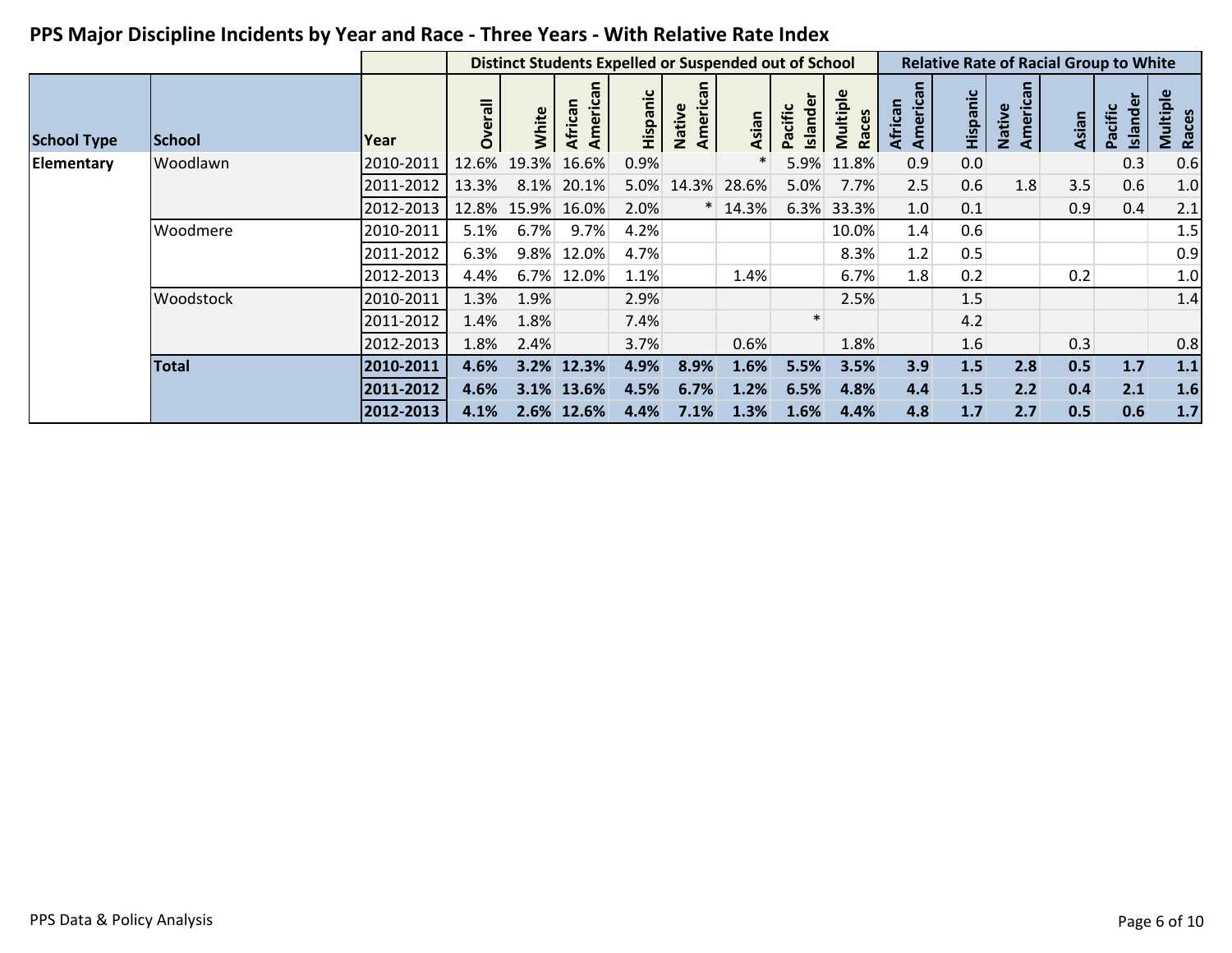|                    |               |           |         |                               |                            |          | <b>Distinct Students Expelled or Suspended out of School</b> |       |                     |                   |                     |          | <b>Relative Rate of Racial Group to White</b> |       |                     |                   |
|--------------------|---------------|-----------|---------|-------------------------------|----------------------------|----------|--------------------------------------------------------------|-------|---------------------|-------------------|---------------------|----------|-----------------------------------------------|-------|---------------------|-------------------|
| <b>School Type</b> | <b>School</b> | Year      | Overall | White                         | American<br><b>African</b> | Hispanic | American<br>Native                                           | Asian | Islander<br>Pacific | Multiple<br>Races | American<br>African | Hispanic | Native<br>American                            | Asian | Islander<br>Pacific | Multiple<br>Races |
| <b>Middle</b>      | Beaumont      | 2010-2011 | 3.3%    | 1.1%                          | 5.5%                       | 8.6%     |                                                              |       |                     | 9.1%              | 4.9                 | 7.6      |                                               |       |                     | 8.0               |
|                    |               | 2011-2012 | 6.0%    | 1.7%                          | 21.3%                      | 8.8%     |                                                              |       |                     | 4.1%              | 12.3                | 5.1      |                                               |       |                     | 2.4               |
|                    |               | 2012-2013 | 6.2%    |                               | 2.3% 20.0%                 | 7.1%     |                                                              | 7.4%  |                     | 5.4%              | 8.9                 | 3.2      |                                               | 3.3   |                     | 2.4               |
|                    | da Vinci      | 2010-2011 | 3.0%    |                               | 2.2% 15.4%                 | 3.3%     |                                                              |       | $\ast$              |                   | 6.9                 | 1.5      |                                               |       |                     |                   |
|                    |               | 2011-2012 | 2.6%    | 2.2%                          | 3.7%                       | 7.7%     |                                                              |       |                     | 3.8%              | $1.7$               | 3.5      |                                               |       |                     | 1.8               |
|                    |               | 2012-2013 | 4.7%    | 4.2%                          | 9.1%                       | 7.4%     |                                                              |       |                     | 7.7%              | 2.2                 | 1.8      |                                               |       |                     | 1.8               |
|                    | George        | 2010-2011 | 27.2%   |                               |                            |          | 23.5% 43.1% 20.5% 16.7%                                      |       | 10.7% 50.0% 22.2%   |                   | 1.8                 | 0.9      | 0.7                                           | 0.5   | 2.1                 | 0.9               |
|                    |               | 2011-2012 | 17.8%   |                               | 16.0% 34.0% 10.0% 20.0%    |          |                                                              |       | 3.7% 12.5% 20.0%    |                   | 2.1                 | 0.6      | 1.2                                           | 0.2   | 0.8                 | 1.2               |
|                    |               | 2012-2013 |         | 25.7% 23.9% 45.7% 14.8% 33.3% |                            |          |                                                              |       | 9.1% 11.1%          | 6.3%              | 1.9                 | 0.6      | 1.4                                           | 0.4   | 0.5                 | 0.3               |
|                    | Gray          | 2010-2011 | 6.5%    | 4.3%                          | 30.0%                      | 16.7%    |                                                              | 7.1%  |                     | 3.1%              | 7.1                 | 3.9      |                                               | 1.7   |                     | 0.7               |
|                    |               | 2011-2012 | 5.2%    | 4.2%                          | 6.3%                       | 5.9%     |                                                              | 7.1%  |                     | 13.0%             | $1.5\,$             | 1.4      |                                               | 1.7   |                     | 3.1               |
|                    |               | 2012-2013 | 4.5%    |                               | 3.6% 30.0%                 | 5.1%     |                                                              |       |                     | 9.1%              | 8.3                 | 1.4      |                                               |       |                     | 2.5               |
|                    | Hosford       | 2010-2011 | 7.1%    |                               | 8.4% 16.2%                 | 4.2%     |                                                              | 1.5%  |                     | 6.1%              | 1.9                 | 0.5      |                                               | 0.2   |                     | 0.7               |
|                    |               | 2011-2012 | 6.6%    | 5.6%                          | 22.7%                      | 7.9%     |                                                              |       |                     | 6.3%              | 4.1                 | 1.4      |                                               |       |                     | 1.1               |
|                    |               | 2012-2013 | 7.8%    |                               | 5.9% 36.1%                 | 4.4%     |                                                              | 4.5%  | $\ast$              | 9.1%              | 6.2                 | 0.8      |                                               | 0.8   |                     | 1.6               |
|                    | Jackson       | 2010-2011 | 2.6%    | 2.3%                          | 2.7%                       | 5.5%     |                                                              |       |                     | 4.2%              | 1.2                 | 2.4      |                                               |       |                     | 1.8               |
|                    |               | 2011-2012 | 2.1%    |                               | 1.0% 12.1%                 | 3.8%     |                                                              | 4.8%  |                     |                   | 11.8                | 3.8      |                                               | 4.7   |                     |                   |
|                    |               | 2012-2013 | 2.1%    |                               | 1.0% 10.0%                 | 5.3%     |                                                              |       |                     | 2.8%              | 9.7                 | 5.1      |                                               |       |                     | 2.7               |
|                    | Lane          | 2010-2011 | 17.6%   |                               | 18.7% 37.1%                |          | 15.7% 25.0%                                                  | 3.1%  |                     | 31.3%             | 2.0                 | 0.8      | 1.3                                           | 0.2   |                     | 1.7               |
|                    |               | 2011-2012 |         | 19.5% 21.4% 31.0%             |                            |          | 20.1% 14.3%                                                  | 5.6%  |                     | 27.8%             | 1.4                 | 0.9      | 0.7                                           | 0.3   |                     | 1.3               |
|                    |               | 2012-2013 |         | 14.4% 14.2% 25.9% 14.6% 33.3% |                            |          |                                                              |       |                     | 33.3% 24.0%       | 1.8                 | 1.0      | 2.3                                           |       | 2.3                 | $1.7$             |
|                    | Mt Tabor      | 2010-2011 | 2.2%    | 2.4%                          | 3.4%                       | 2.0%     |                                                              | 1.2%  |                     | 2.4%              | 1.4                 | 0.8      |                                               | 0.5   |                     | 1.0               |
|                    |               | 2011-2012 | 3.7%    |                               | 3.8% 10.0%                 | 2.9%     |                                                              | 3.9%  |                     | 1.8%              | 2.6                 | 0.8      |                                               | 1.0   |                     | 0.5               |
|                    |               | 2012-2013 | 3.5%    |                               | 2.7% 11.8%                 |          | 5.6% 25.0%                                                   | 4.3%  |                     |                   | 4.3                 | 2.1      | 9.1                                           | 1.6   |                     |                   |
|                    | Sellwood      | 2010-2011 | 10.3%   |                               | 9.1% 14.3% 20.8%           |          |                                                              |       |                     | 16.7%             | 1.6                 | 2.3      |                                               |       |                     | 1.8               |
|                    |               | 2011-2012 | 8.4%    |                               | 8.0% 12.5% 11.6% 16.7%     |          |                                                              | 8.3%  |                     | 5.0%              | 1.6                 | $1.4$    | 2.1                                           | 1.0   |                     | 0.6               |
|                    |               | 2012-2013 |         | 3.7% 3.7% 6.7% 4.8%           |                            |          |                                                              |       |                     | 3.7%              | 1.8                 | 1.3      |                                               |       |                     | 1.0               |
|                    | West Sylvan   | 2010-2011 | 3.7%    | 3.3%                          | 5.6%                       | 6.2%     |                                                              | 2.9%  | $\ast$              | 3.3%              | 1.7                 | 1.8      |                                               | 0.9   |                     | 1.0               |
|                    |               | 2011-2012 | 2.8%    | 3.3%                          | 3.8%                       | 1.5%     |                                                              |       |                     | 3.1%              | 1.2                 | 0.5      |                                               |       |                     | 1.0               |
|                    |               | 2012-2013 | 0.8%    | 0.8%                          | 4.0%                       | 1.2%     |                                                              |       |                     |                   | 5.2                 | 1.6      |                                               |       |                     |                   |
|                    | <b>Total</b>  | 2010-2011 | 7.2%    |                               | 5.2% 20.3% 11.1% 8.9%      |          |                                                              |       | 2.6% 20.0%          | 7.3%              | 3.9                 | 2.1      | $1.7$                                         | 0.5   | 3.8                 | 1.4               |
|                    |               | 2011-2012 | 6.6%    |                               | 4.8% 20.4%                 |          | 9.7% 10.9%                                                   |       | 2.8% 5.6%           | 6.2%              | 4.3                 | 2.0      | 2.3                                           | 0.6   | $1.2$               | 1.3               |
|                    |               | 2012-2013 | 6.3%    |                               | 3.9% 26.3%                 |          | 8.2% 16.3%                                                   |       | 2.6% 11.1%          | 5.2%              | 6.8                 | 2.1      | 4.2                                           | 0.7   | 2.9                 | 1.3               |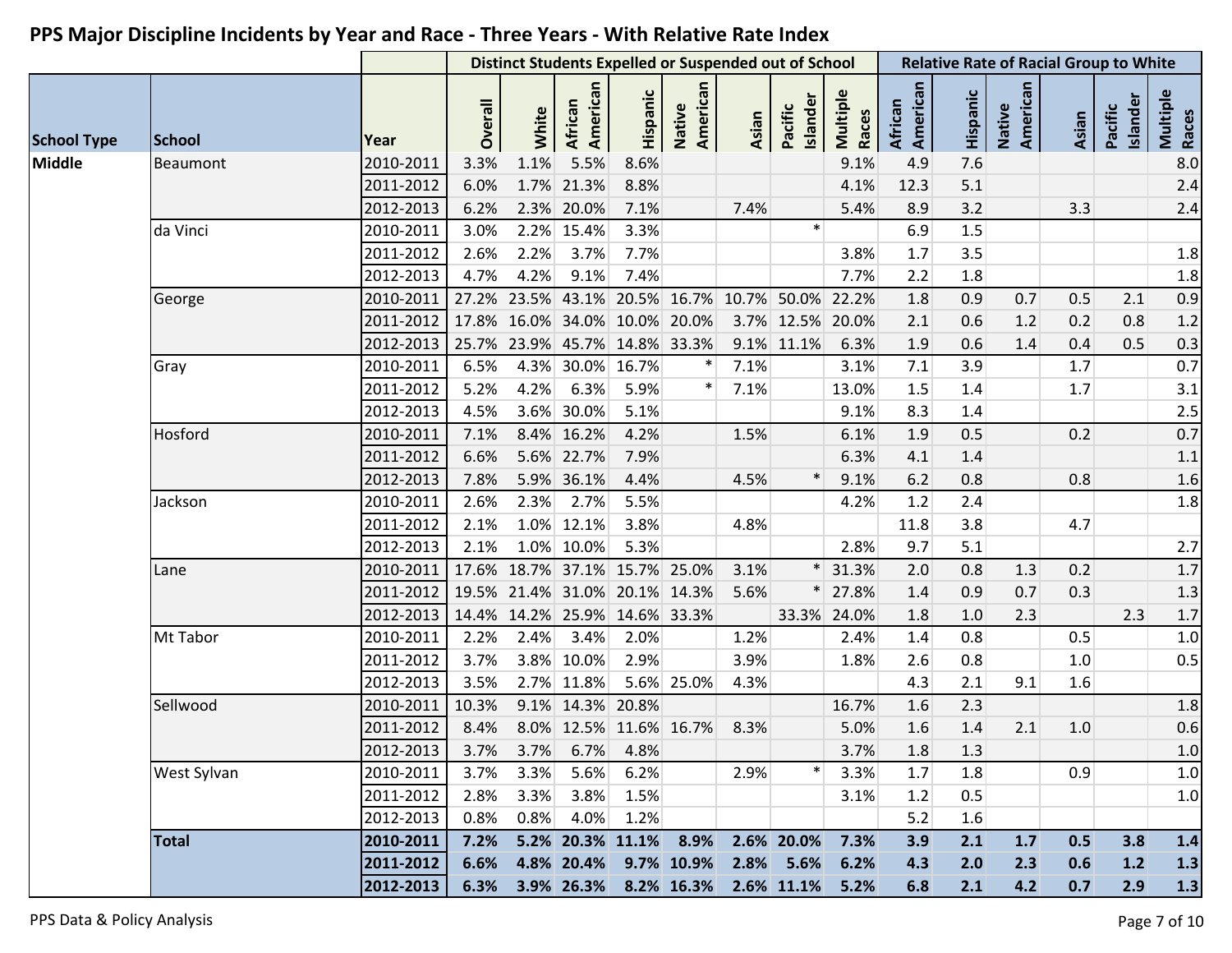|                    |              |           |         |       |                     | <b>Distinct Students Expelled or Suspended out of School</b> |                    |       |                     |                   | <b>Relative Rate of Racial Group to White</b> |          |                    |         |                     |                   |
|--------------------|--------------|-----------|---------|-------|---------------------|--------------------------------------------------------------|--------------------|-------|---------------------|-------------------|-----------------------------------------------|----------|--------------------|---------|---------------------|-------------------|
| <b>School Type</b> | School       | Year      | Overall | White | American<br>African | Hispanic                                                     | Native<br>American | Asian | Islander<br>Pacific | Multiple<br>Races | American<br>African                           | Hispanic | Native<br>American | Asian   | Islander<br>Pacific | Multiple<br>Races |
| <b>High</b>        | Benson       | 2010-2011 | 9.6%    | 10.0% | 14.6%               | 8.4%                                                         | 9.1%               | 4.3%  | 9.1%                | 6.5%              | 1.5                                           | 0.8      | 0.9                | 0.4     | 0.9                 | 0.6               |
|                    |              | 2011-2012 | 6.0%    |       | 4.6% 12.2%          |                                                              | 5.6% 14.3%         | 0.7%  |                     | 5.1%              | 2.6                                           | 1.2      | 3.1                | 0.2     |                     | $1.1\,$           |
|                    |              | 2012-2013 | 7.8%    |       | 9.4% 16.4%          |                                                              | 2.4% 16.7%         | 0.7%  |                     | 14.0%             | $1.7\,$                                       | 0.3      | 1.8                | 0.1     |                     | 1.5               |
|                    | Cleveland    | 2010-2011 | 2.1%    | 2.3%  | 4.2%                | 1.4%                                                         |                    |       |                     | 2.4%              | 1.8                                           | 0.6      |                    |         |                     | 1.1               |
|                    |              | 2011-2012 | 2.3%    | 2.4%  | 1.4%                | 3.4%                                                         | 4.0%               | 2.4%  |                     |                   | 0.6                                           | 1.5      | 1.7                | $1.0\,$ |                     |                   |
|                    |              | 2012-2013 | 1.9%    | 1.4%  | 9.3%                |                                                              | 0.7% 10.0%         |       |                     | 4.9%              | 6.5                                           | 0.5      | 7.0                |         |                     | 3.5               |
|                    | Franklin     | 2010-2011 | 3.6%    |       | 2.6% 12.7%          | 2.5%                                                         |                    | 0.6%  |                     | 15.6%             | 4.8                                           | 0.9      |                    | 0.2     |                     | 5.9               |
|                    |              | 2011-2012 | 4.5%    |       | 4.5% 15.2%          | 2.9%                                                         | 8.7%               |       | 1.6% 20.0%          | 3.2%              | 3.4                                           | 0.7      | 1.9                | 0.4     | 4.5                 | $0.7\,$           |
|                    |              | 2012-2013 | 1.6%    | 0.8%  | 8.0%                | 3.3%                                                         | 5.6%               | 0.7%  |                     |                   | 9.6                                           | 4.0      | 6.7                | 0.8     |                     |                   |
|                    | Grant        | 2010-2011 | 4.0%    |       | 1.6% 12.3%          |                                                              | 7.7%               |       | 14.3%               | 6.9%              | 7.6                                           |          | 4.7                |         | 8.8                 | 4.3               |
|                    |              | 2011-2012 | 2.5%    | 1.0%  | 8.6%                | 2.7%                                                         |                    |       |                     | 4.0%              | 8.9                                           | 2.8      |                    |         |                     | 4.1               |
|                    |              | 2012-2013 | 2.4%    | 1.0%  | 8.7%                | 3.3%                                                         | 9.1%               | 1.4%  |                     | 0.9%              | 8.7                                           | 3.3      | 9.2                | 1.4     |                     | $1.0$             |
|                    | Jefferson    | 2010-2011 | 15.0%   | 8.4%  | 20.5%               |                                                              | 3.9% 14.3%         |       |                     | 11.1% 25.9%       | 2.4                                           | 0.5      | 1.7                |         | 1.3                 | 3.1               |
|                    |              | 2011-2012 | 15.6%   |       | $6.4\%$ 22.1%       | 11.0% 37.5%                                                  |                    |       | 5.0% 13.3% 10.0%    |                   | 3.4                                           | 1.7      | 5.8                | 0.8     | 2.1                 | 1.6               |
|                    |              | 2012-2013 | 14.5%   |       | 4.0% 16.4% 18.9%    |                                                              |                    | 16.7% |                     | 25.0%             | 4.1                                           | 4.7      |                    | 4.2     |                     | 6.3               |
|                    | Lincoln      | 2010-2011 | 2.2%    | 1.5%  | 9.4%                | 4.6%                                                         |                    |       |                     | 8.3%              | 6.3                                           | 3.0      |                    |         |                     | 5.5               |
|                    |              | 2011-2012 | 1.6%    | 1.7%  | 5.6%                | 1.8%                                                         |                    |       |                     |                   | 3.2                                           | 1.0      |                    |         |                     |                   |
|                    |              | 2012-2013 | 1.4%    | 1.2%  | 2.4%                | 0.9%                                                         |                    |       | 1.7% 16.7%          | 1.2%              | 1.9                                           | 0.7      |                    | 1.4     | 13.6                | 1.0               |
|                    | Madison      | 2010-2011 | 11.1%   |       | 10.4% 19.8%         |                                                              | 8.6% 16.7%         | 3.3%  |                     | 4.8% 10.3%        | 1.9                                           | 0.8      | 1.6                | 0.3     | 0.5                 | 1.0               |
|                    |              | 2011-2012 | 10.8%   |       | 9.1% 27.1%          |                                                              | 6.8% 17.9%         | 1.6%  | 3.4%                | 9.8%              | 3.0                                           | 0.7      | 2.0                | 0.2     | 0.4                 | $1.1\,$           |
|                    |              | 2012-2013 | 6.9%    |       | 6.0% 14.8%          | 4.3%                                                         | 8.3%               | 1.7%  |                     | 19.6%             | 2.5                                           | 0.7      | 1.4                | 0.3     |                     | 3.3               |
|                    | Marshall     | 2010-2011 | 21.1%   |       |                     | 19.1% 38.4% 27.2% 31.3%                                      |                    | 3.7%  |                     | 5.9% 28.0%        | 2.0                                           | 1.4      | 1.6                | 0.2     | 0.3                 | 1.5               |
|                    | Roosevelt    | 2010-2011 | 19.0%   |       | 19.4% 29.7%         |                                                              | 13.9% 23.3%        |       |                     | 19.0% 19.0%       | $1.5\,$                                       | 0.7      | 1.2                |         | $1.0\,$             | 1.0               |
|                    |              | 2011-2012 | 12.7%   |       | 8.1% 26.0%          |                                                              | 6.0% 17.2%         |       | 11.1% 14.3% 16.7%   |                   | 3.2                                           | 0.7      | 2.1                | 1.4     | 1.8                 | 2.1               |
|                    |              | 2012-2013 | 12.7%   |       |                     | 11.4% 19.3% 10.0% 13.8%                                      |                    |       | 5.0% 12.5% 12.1%    |                   | 1.7                                           | 0.9      | 1.2                | 0.4     | 1.1                 | $1.1\,$           |
|                    | Wilson       | 2010-2011 | 3.6%    | 3.1%  | 3.6%                |                                                              | 5.6% 13.6%         | 3.9%  |                     | 5.8%              | 1.2                                           | 1.8      | 4.5                | 1.3     |                     | 1.9               |
|                    |              | 2011-2012 | 6.1%    |       | 4.5% 23.7% 12.9%    |                                                              |                    | 3.1%  |                     | 3.7%              | 5.3                                           | 2.9      |                    | 0.7     |                     | 0.8               |
|                    |              | 2012-2013 | 4.9%    |       | 4.4% 20.7%          | 6.3%                                                         |                    |       |                     | 2.1%              | 4.7                                           | 1.4      |                    |         |                     | 0.5               |
|                    | <b>Total</b> | 2010-2011 | 7.1%    |       | 4.5% 17.2%          |                                                              | 8.8% 13.0%         | 1.9%  | 8.5%                | 9.7%              | 3.8                                           | 1.9      | 2.9                | 0.4     | 1.9                 | 2.1               |
|                    |              | 2011-2012 | 5.7%    |       | 3.5% 17.4%          |                                                              | 5.6% 11.2%         | 1.9%  | 7.0%                | 4.0%              | 5.0                                           | 1.6      | 3.2                | 0.5     | 2.0                 | $1.1$             |
|                    |              | 2012-2013 | 4.6%    |       | 2.9% 13.8%          |                                                              | 4.7% 8.9%          | 1.1%  | 3.8%                | 6.1%              | 4.9                                           | 1.6      | 3.1                | 0.4     | 1.3                 | 2.1               |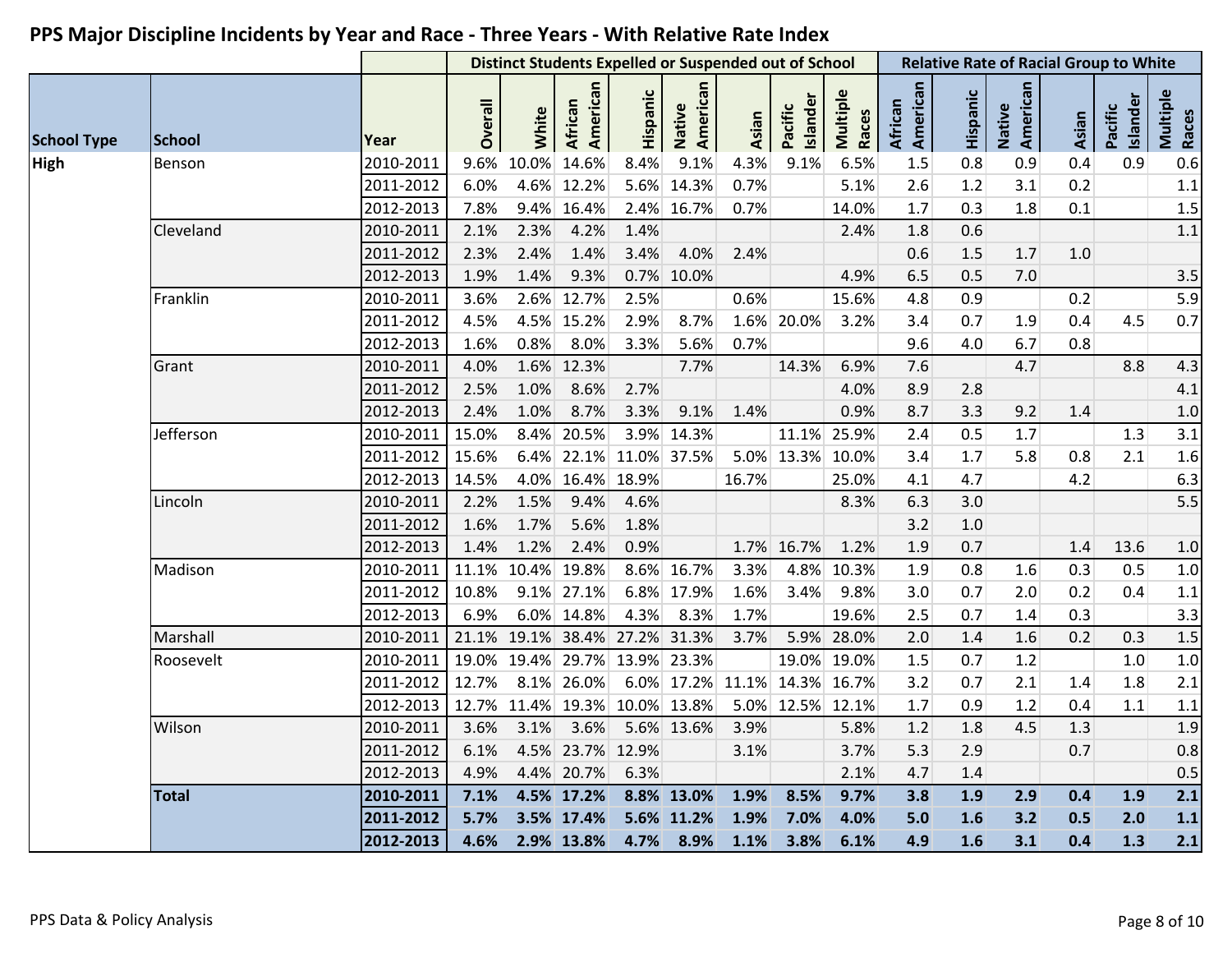|                    |                         |           |                |             | <b>Distinct Students Expelled or Suspended out of School</b> |                  |                    |        |                     |                   |                            |          | <b>Relative Rate of Racial Group to White</b> |       |                     |                   |
|--------------------|-------------------------|-----------|----------------|-------------|--------------------------------------------------------------|------------------|--------------------|--------|---------------------|-------------------|----------------------------|----------|-----------------------------------------------|-------|---------------------|-------------------|
| <b>School Type</b> | School                  | Year      | <b>Overall</b> | White       | American<br>African                                          | Hispanic         | American<br>Native | Asian  | Islander<br>Pacific | Multiple<br>Races | American<br><b>African</b> | Hispanic | Native<br>American                            | Asian | Pacific<br>Islander | Multiple<br>Races |
| <b>PPS Alt</b>     | <b>ACCESS</b>           | 2010-2011 | 2.0%           | 2.3%        |                                                              |                  |                    |        |                     | 5.0%              |                            |          |                                               |       |                     | 2.2               |
|                    |                         | 2011-2012 | 3.5%           | 5.1%        |                                                              |                  |                    |        |                     |                   |                            |          |                                               |       |                     |                   |
|                    |                         | 2012-2013 | 4.6%           | 5.5%        |                                                              |                  |                    | 5.3%   |                     |                   |                            |          |                                               | 1.0   |                     |                   |
|                    | Alliance **             | 2010-2011 |                |             | 10.0% 12.5% 15.5%                                            | 3.5%             |                    |        |                     |                   | 1.2                        | 0.3      |                                               |       |                     |                   |
|                    |                         | 2011-2012 |                |             | 9.4% 12.5% 11.3%                                             | 2.4%             |                    |        |                     | 11.1%             | 0.9                        | 0.2      |                                               |       |                     | 0.9               |
|                    |                         | 2012-2013 |                |             | 10.8% 10.0% 20.0%                                            | 4.3%             | $\ast$             |        |                     | 8.3%              | 2.0                        | 0.4      |                                               |       |                     | 0.8               |
|                    | Metro. Learning Center  | 2010-2011 | 2.5%           |             | 2.7% 10.0%                                                   |                  |                    |        |                     |                   | 3.7                        |          |                                               |       |                     |                   |
|                    |                         | 2011-2012 | 1.6%           | 1.6%        |                                                              | 3.7%             |                    |        |                     |                   |                            | 2.3      |                                               |       |                     |                   |
|                    |                         | 2012-2013 | 1.8%           | 1.4%        | 7.7%                                                         | 3.0%             |                    |        |                     | 5.3%              | 5.7                        | 2.2      |                                               |       |                     | 3.9               |
|                    | <b>Total</b>            | 2010-2011 | 4.3%           |             | 4.1% 14.1%                                                   | 2.2%             |                    |        |                     | 2.3%              | 3.4                        | 0.5      |                                               |       |                     | 0.6               |
|                    |                         | 2011-2012 | 4.1%           | 4.3%        | 9.7%                                                         | 2.6%             |                    |        |                     | 2.1%              | 2.3                        | 0.6      |                                               |       |                     | 0.5               |
|                    |                         | 2012-2013 | 4.7%           |             | 3.8% 16.4%                                                   |                  | 3.4% 16.7%         | 3.3%   |                     | 3.7%              | 4.3                        | 0.9      | 4.3                                           | 0.9   |                     | 1.0               |
| <b>PPS Special</b> | CTC **                  | 2010-2011 |                |             |                                                              |                  |                    |        |                     |                   |                            |          |                                               |       |                     |                   |
|                    |                         | 2011-2012 |                |             |                                                              |                  |                    |        |                     |                   |                            |          |                                               |       |                     |                   |
|                    |                         | 2012-2013 | 2.7%           | 3.3%        |                                                              | 5.6%             |                    |        |                     |                   |                            | 1.7      |                                               |       |                     |                   |
|                    | PPS Pioneer Programs ** | 2010-2011 |                |             | 56.8% 53.2% 67.7% 50.0%                                      |                  | $\ast$             |        |                     |                   | 1.3                        | 0.9      |                                               |       |                     |                   |
|                    |                         | 2011-2012 |                |             | 52.1% 42.9% 82.1% 53.3%                                      |                  |                    | $\ast$ |                     | 30.0%             | 1.9                        | 1.2      |                                               |       |                     | 0.7               |
|                    |                         | 2012-2013 |                |             | 45.2% 30.5% 96.4% 46.2%                                      |                  | $\ast$             | $\ast$ |                     |                   | 3.2                        | 1.5      |                                               |       |                     |                   |
|                    | <b>Total</b>            | 2010-2011 |                |             | 37.7% 35.0% 44.7% 29.4%                                      |                  |                    | $\ast$ | $\ast$              | 42.9%             | 1.3                        | 0.8      |                                               |       |                     | $1.2$             |
|                    |                         | 2011-2012 |                |             | 24.1% 19.5% 36.5% 22.2% 16.7% 27.3%                          |                  |                    |        |                     | $*$ 21.4%         | 1.9                        | $1.1$    | 0.9                                           | $1.4$ |                     | 1.1               |
|                    |                         | 2012-2013 |                |             | 22.8% 16.1% 50.0% 22.6% 14.3% 12.5%                          |                  |                    |        |                     | 11.1%             | 3.1                        | 1.4      | 0.9                                           | 0.8   |                     | 0.7               |
| <b>Charter</b>     | <b>Arthur Academy</b>   | 2010-2011 | 11.6%          |             | 9.6% 25.0%                                                   |                  | $\ast$             |        |                     | 16.7%             | 2.6                        |          |                                               |       |                     | 1.7               |
|                    |                         | 2011-2012 |                | 11.9% 12.7% |                                                              | 8.3% 12.5% 16.7% |                    |        |                     | 16.7%             | 0.7                        | 1.0      | 1.3                                           |       |                     | 1.3               |
|                    |                         | 2012-2013 | 8.8%           |             | 8.6% 25.0%                                                   | 6.3%             |                    |        |                     | 12.0%             | 2.9                        | 0.7      |                                               |       |                     | $1.4\,$           |
|                    | Cm2 Opal School         | 2010-2011 |                |             |                                                              |                  |                    |        |                     |                   |                            |          |                                               |       |                     |                   |
|                    |                         | 2011-2012 |                |             |                                                              |                  |                    |        |                     |                   |                            |          |                                               |       |                     |                   |
|                    |                         | 2012-2013 |                |             |                                                              |                  |                    |        |                     |                   |                            |          |                                               |       |                     |                   |
|                    | <b>Emerson School</b>   | 2010-2011 |                |             |                                                              |                  |                    |        |                     |                   |                            |          |                                               |       |                     |                   |
|                    |                         | 2011-2012 |                |             |                                                              |                  |                    |        |                     |                   |                            |          |                                               |       |                     |                   |
|                    |                         | 2012-2013 | 0.7%           | 1.1%        |                                                              |                  |                    |        |                     |                   |                            |          |                                               |       |                     |                   |
|                    | Le Monde                | 2012-2013 | 1.1%           | 1.5%        |                                                              |                  |                    |        |                     |                   |                            |          |                                               |       |                     |                   |